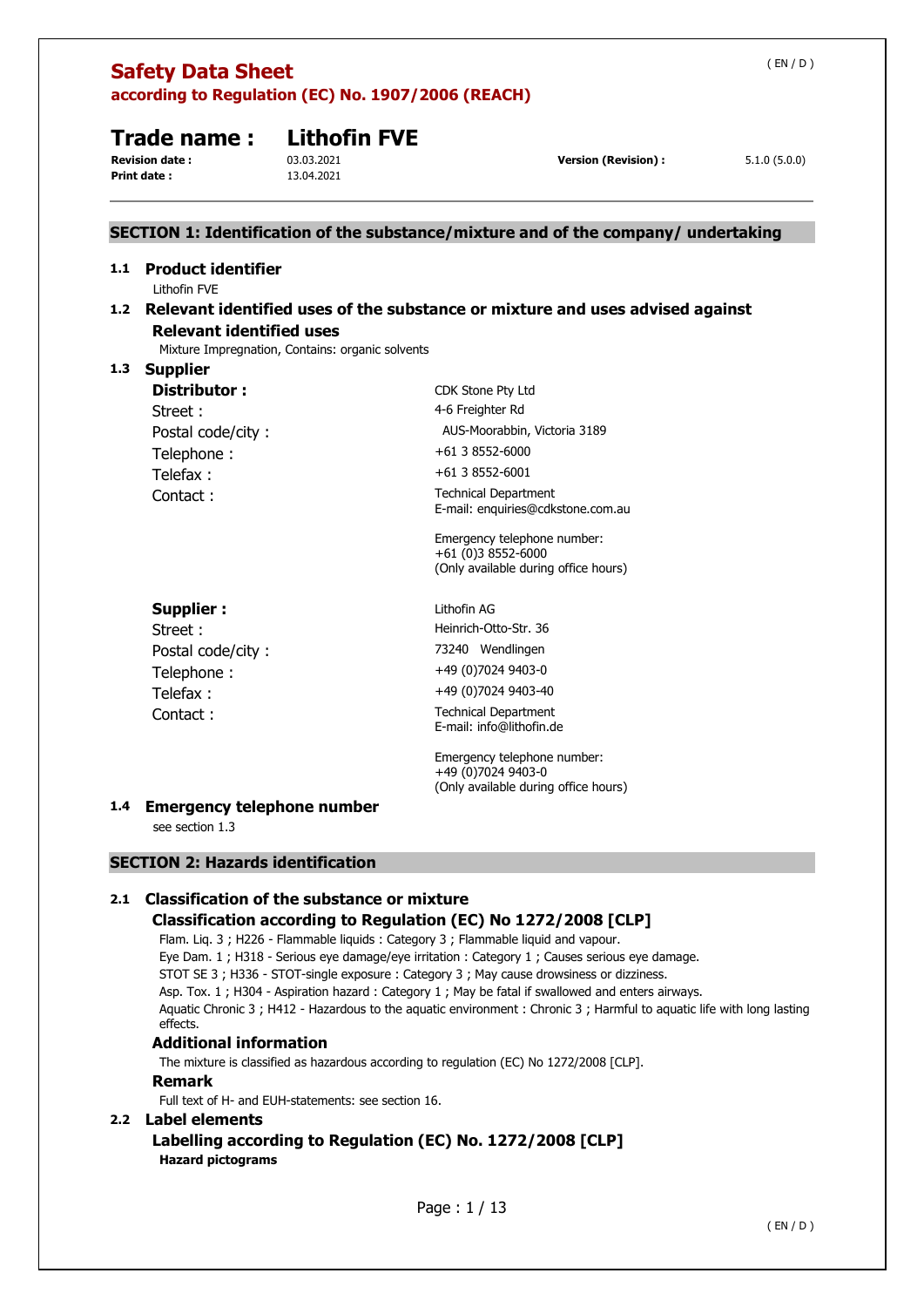| <b>Safety Data Sheet</b>                             | according to Regulation (EC) No. 1907/2006 (REACH)             |                                                                                                                                                                                                             | (EN/D)       |
|------------------------------------------------------|----------------------------------------------------------------|-------------------------------------------------------------------------------------------------------------------------------------------------------------------------------------------------------------|--------------|
| Trade name :<br><b>Revision date:</b><br>Print date: | <b>Lithofin FVE</b><br>03.03.2021<br>13.04.2021                | <b>Version (Revision):</b>                                                                                                                                                                                  | 5.1.0(5.0.0) |
|                                                      |                                                                |                                                                                                                                                                                                             |              |
|                                                      |                                                                |                                                                                                                                                                                                             |              |
| <b>Signal word</b><br>Danger                         |                                                                | Flame (GHS02) · Health hazard (GHS08) · Corrosion (GHS05) · Exclamation mark (GHS07)                                                                                                                        |              |
| <b>Hazard components for labelling</b>               |                                                                |                                                                                                                                                                                                             |              |
|                                                      |                                                                | Hydrocarbons, C9-C10, n-alkanes, isoalkanes, cyclics, < 2% aromatics ; CAS No. : (64742-49-0)                                                                                                               |              |
|                                                      | (trimethoxysilyl)propyl-1,2-ethanediamine; CAS No.: 69430-37-1 | Hydrocarbons, C10-C13, n-alkanes, isoalkanes, cyclics, < 2% aromatics ; CAS No.: (64742-48-9)<br>Siloxanes and Silicones, di-Me, hydroxy-terminated, reaction products with trimethoxymethylsilane and N-3- |              |
| <b>Hazard statements</b>                             |                                                                |                                                                                                                                                                                                             |              |
| H <sub>226</sub>                                     | Flammable liquid and vapour.                                   |                                                                                                                                                                                                             |              |

| Flammable liquid and vapour.                                                     |
|----------------------------------------------------------------------------------|
| May be fatal if swallowed and enters airways.                                    |
| Causes serious eye damage.                                                       |
| May cause drowsiness or dizziness.                                               |
| Harmful to aquatic life with long lasting effects.                               |
| Precautionary statements                                                         |
| Keep out of reach of children.                                                   |
| Wear eye protection/face protection.                                             |
| IF SWALLOWED: Immediately call a POISON CENTER/doctor/                           |
| Do NOT induce vomiting.                                                          |
| Store locked up.                                                                 |
| Dispose of contents/container in accordance with local and national regulations. |
| Supplemental Hazard information (EU)                                             |
| Repeated exposure may cause skin dryness or cracking.                            |
|                                                                                  |

# **2.3 Other hazards**

# **Adverse physicochemical effects**

In case of insufficient ventilation and/or through use, explosive/highly flammable mixtures may develop. This material can be ignited by heat, sparks, flames, or other sources of ignition (e.g., static electricity, pilot lights, mechanical/electrical equipment, and electronic devices such as cell phones, computers, calculators, and pagers which have not been certified as intrinsically safe).

## **2.4 Additional information**

see section 12.5

# **SECTION 3: Composition/information on ingredients**

# **3.2 Mixtures**

# **Hazardous ingredients**

Hydrocarbons, C9-C10, n-alkanes, isoalkanes, cyclics, < 2% aromatics ; REACH No. : 01-2119471843-32-xxxx ; EC No. : 927-241-2; CAS No. : (64742-49-0)

| 927-241-2; CAS NO. . (04742-49-0) |                                                                                                                                                                                                 |
|-----------------------------------|-------------------------------------------------------------------------------------------------------------------------------------------------------------------------------------------------|
| Weight fraction:                  | $\geq$ 30 - < 35 %                                                                                                                                                                              |
| Classification 1272/2008 [CLP] :  | Flam. Lig. 3; H226 Asp. Tox. 1; H304 STOT SE 3; H336 Aguatic Chronic 3; H412<br><b>EUH066</b>                                                                                                   |
| 918-481-9; CAS No. : (64742-48-9) | Hydrocarbons, C10-C13, n-alkanes, isoalkanes, cyclics, < 2% aromatics; REACH No.: 01-2119457273-39-xxxx; EC No.:                                                                                |
| Weight fraction:                  | $\geq$ 10 - < 15 %                                                                                                                                                                              |
| Classification 1272/2008 [CLP]:   | Asp. Tox. 1; H304 EUH066                                                                                                                                                                        |
|                                   | Siloxanes and Silicones, di-Me, hydroxy-terminated, reaction products with trimethoxymethylsilane and N-3-<br>(trimethoxysilyl)propyl-1,2-ethanediamine; EC No.: 628-867-6; CAS No.: 69430-37-1 |
| Weight fraction:                  | $\geq 5 - < 10 \%$                                                                                                                                                                              |
| Classification 1272/2008 [CLP]:   | Eye Dam. 1 ; H318 Skin Irrit. 2 ; H315                                                                                                                                                          |
|                                   |                                                                                                                                                                                                 |

**This mixture contains the following substances of very high concern (SVHC) which are included in the**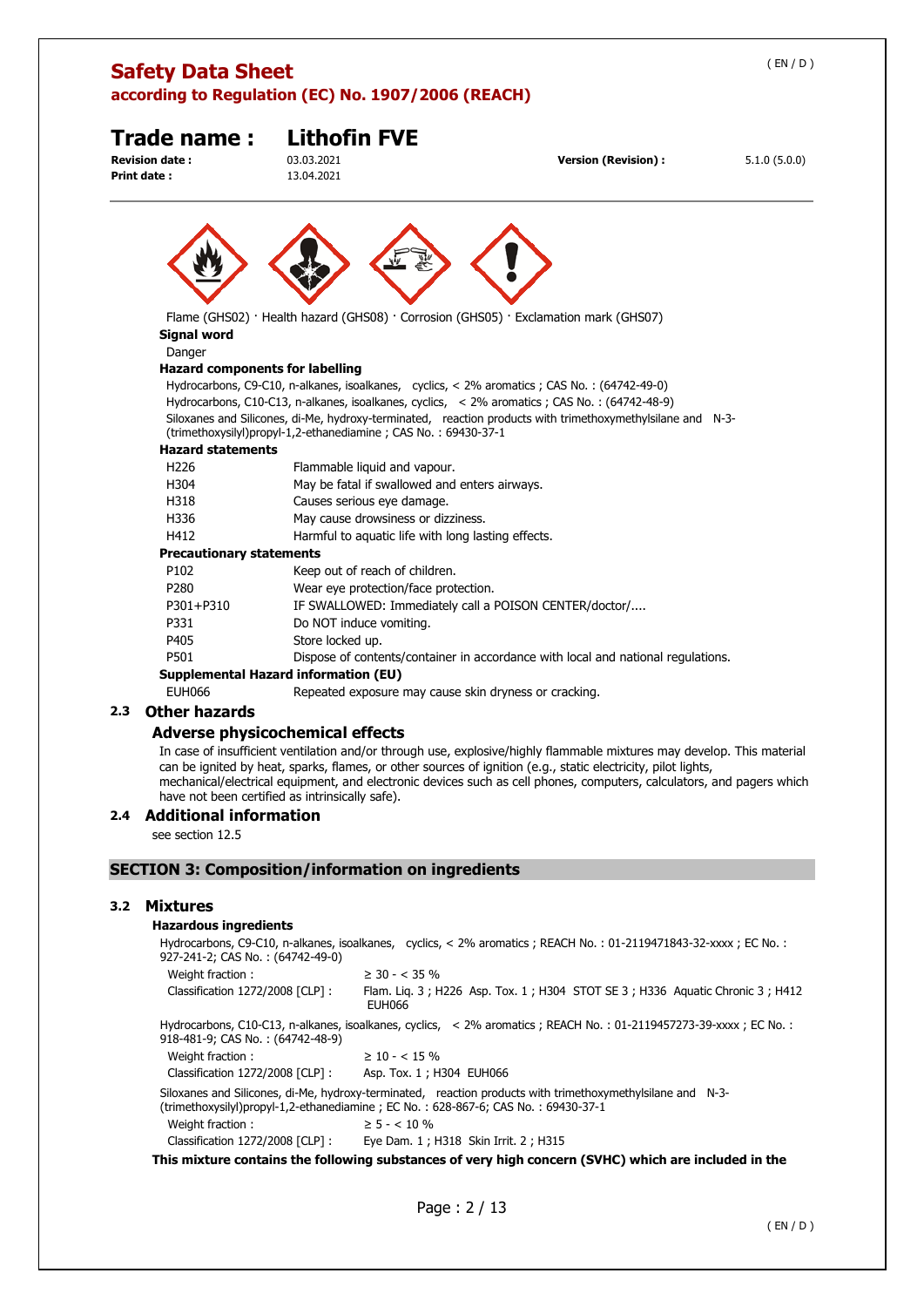| <b>Additional information</b>                                                      |
|------------------------------------------------------------------------------------|
| All ingredients of this mixture are (pre)registered according to REACH regulation. |

< 0,1% Benzene, Regulation (EC) No. 1272/2008, Annex VI; J, P

**according to Regulation (EC) No. 1907/2006 (REACH)** 

**Trade name : Lithofin FVE**

None (below the concentration limit)

None (below the concentration limit)

Full text of H- and EUH-statements: see section 16.

**Candidate List according to Article 59 of REACH**

**authorisation according to Annex XIV of REACH**

# **SECTION 4: First aid measures**

**Safety Data Sheet** 

**Print date :** 13.04.2021

# **4.1 Description of first aid measures**

# **General information**

When in doubt or if symptoms are observed, get medical advice. Never give anything by mouth to an unconscious person or a person with cramps. If unconscious place in recovery position and seek medical advice. Observe risk of aspiration if vomiting occurs.

**This mixture contains the following substances of very high concern (SVHC) which are subject to** 

# **Following inhalation**

Remove casualty to fresh air and keep warm and at rest. If breathing is irregular or stopped, administer artificial respiration. In case of respiratory tract irritation, consult a physician.

# **In case of skin contact**

After contact with skin, wash immediately with plenty of water and soap. Immediately remove any contaminated clothing, shoes or stockings. Do not wash with: Cleaning agent, acidic Cleaning agent, alkaline Solvents/Thinner

# **After eye contact**

In case of contact with eyes flush immediately with plenty of flowing water for 10 to 15 minutes holding eyelids apart and consult an ophthalmologist. Protect uninjured eye.

# **After ingestion**

Call a physician immediately. Keep at rest. Do NOT induce vomiting. If accidentally swallowed rinse the mouth with plenty of water (only if the person is conscious) and obtain immediate medical attention.

# **Self-protection of the first aider**

First aider: Pay attention to self-protection!

**4.2 Most important symptoms and effects, both acute and delayed**  No information available.

#### **4.3 Indication of any immediate medical attention and special treatment needed Notes for the doctor**

Treat symptomatically.

# **Special treatment**

First Aid, decontamination, treatment of symptoms.

# **SECTION 5: Firefighting measures**

# **5.1 Extinguishing media**

**Suitable extinguishing media**  Foam Carbon dioxide (CO2) BC-powder ABC-powder Water spray jet **Unsuitable extinguishing media**  Full water jet Strong water jet

**5.2 Special hazards arising from the substance or mixture Hazardous combustion products**  Carbon monoxide Carbon dioxide (CO2)

# **5.3 Advice for firefighters**  Use suitable breathing apparatus. **Special protective equipment for firefighters**

**Revision date :** 03.03.2021 **Version (Revision) :** 5.1.0 (5.0.0)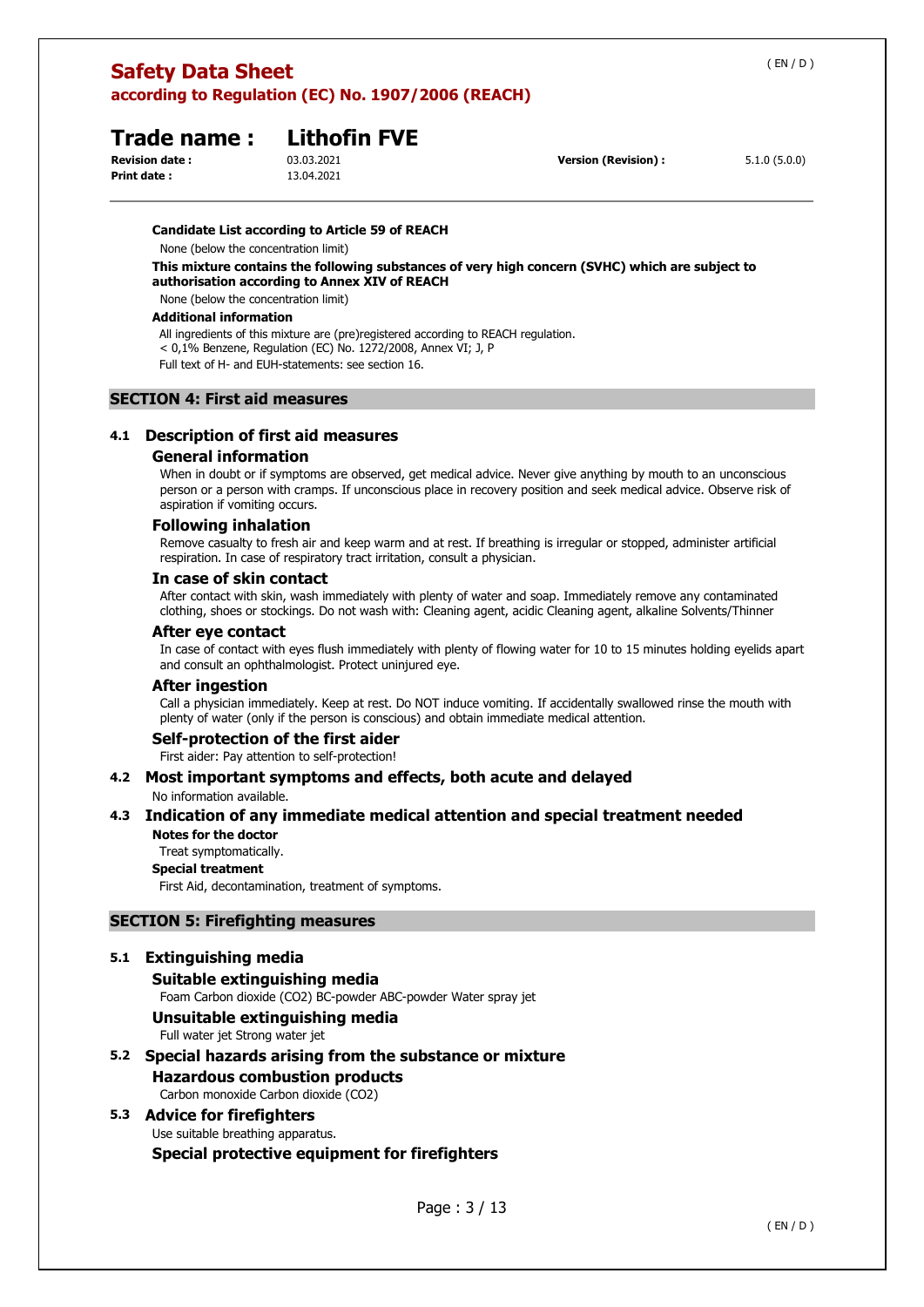# **Trade name : Lithofin FVE**

**Print date :** 13.04.2021

**Revision date :** 03.03.2021 **Version (Revision) :** 5.1.0 (5.0.0)

Wear a self-contained breathing apparatus and chemical protective clothing.

### **5.4 Additional information**

Use water spray jet to protect personnel and to cool endangered containers. Do not allow run-off from fire-fighting to enter drains or water courses. Do not inhale explosion and combustion gases.

# **SECTION 6: Accidental release measures**

### **6.1 Personal precautions, protective equipment and emergency procedures**

Use personal protection equipment. Remove all sources of ignition. Provide adequate ventilation. Remove persons to safety. Be aware that gases can spread at ground level (heavier than air) and pay attention to the wind direction.

### **6.2 Environmental precautions**

Do not allow to enter into soil/subsoil. Do not allow to enter into surface water or drains.

### **6.3 Methods and material for containment and cleaning up**

#### **For cleaning up**

Suitable material for taking up: Universal binder Clean contaminated articles and floor according to the environmental legislation. Retain contaminated washing water and dispose it. Dispose of waste according to applicable legislation.

#### **6.4 Reference to other sections**

Safe handling: see section 7 Personal protection equipment: see section 8 Disposal: see section 13

### **SECTION 7: Handling and storage**

# **7.1 Precautions for safe handling**

When using do not eat, drink, smoke, sniff.

#### **Protective measures**

All work processes must always be designed so that the following is excluded: Inhalation of vapours or spray/mists Skin contact Eye contact Wear personal protection equipment (refer to section 8). Always close containers tightly after the removal of product. Do not breathe gas/fumes/vapour/spray. Use only in well-ventilated areas. If local exhaust ventilation is not possible or not sufficient, the entire working area must be ventilated by technical means. Technical measures and the application of suitable work processes have priority over personal protection equipment.

# **Measures to prevent fire**

Vapours are heavier than air, spread along floors and form explosive mixtures with air. Keep away from sources of ignition - No smoking. The product is: Combustible

**Fire class :** 

#### **Advices on general occupational hygiene**

P362+P364 - Take off contaminated clothing and wash it before reuse.

#### **7.2 Conditions for safe storage, including any incompatibilities**

#### **Requirements for storage rooms and vessels**

Keep container tightly closed. Keep/Store only in original container. The floor should be leak tight, jointless and not absorbent. Ensure adequate ventilation of the storage area.

### **Hints on joint storage**

**Storage class (TRGS 510) :** 3

**Recommended storage temperature** 5 - 25 °C

#### **Further information on storage conditions**

Keep locked up and out of reach of children. Keep container tightly closed in a cool, well-ventilated place.

# **7.3 Specific end use(s)**

#### **Recommendation**

Observe technical data sheet. Observe instructions for use.

# **SECTION 8: Exposure controls/personal protection**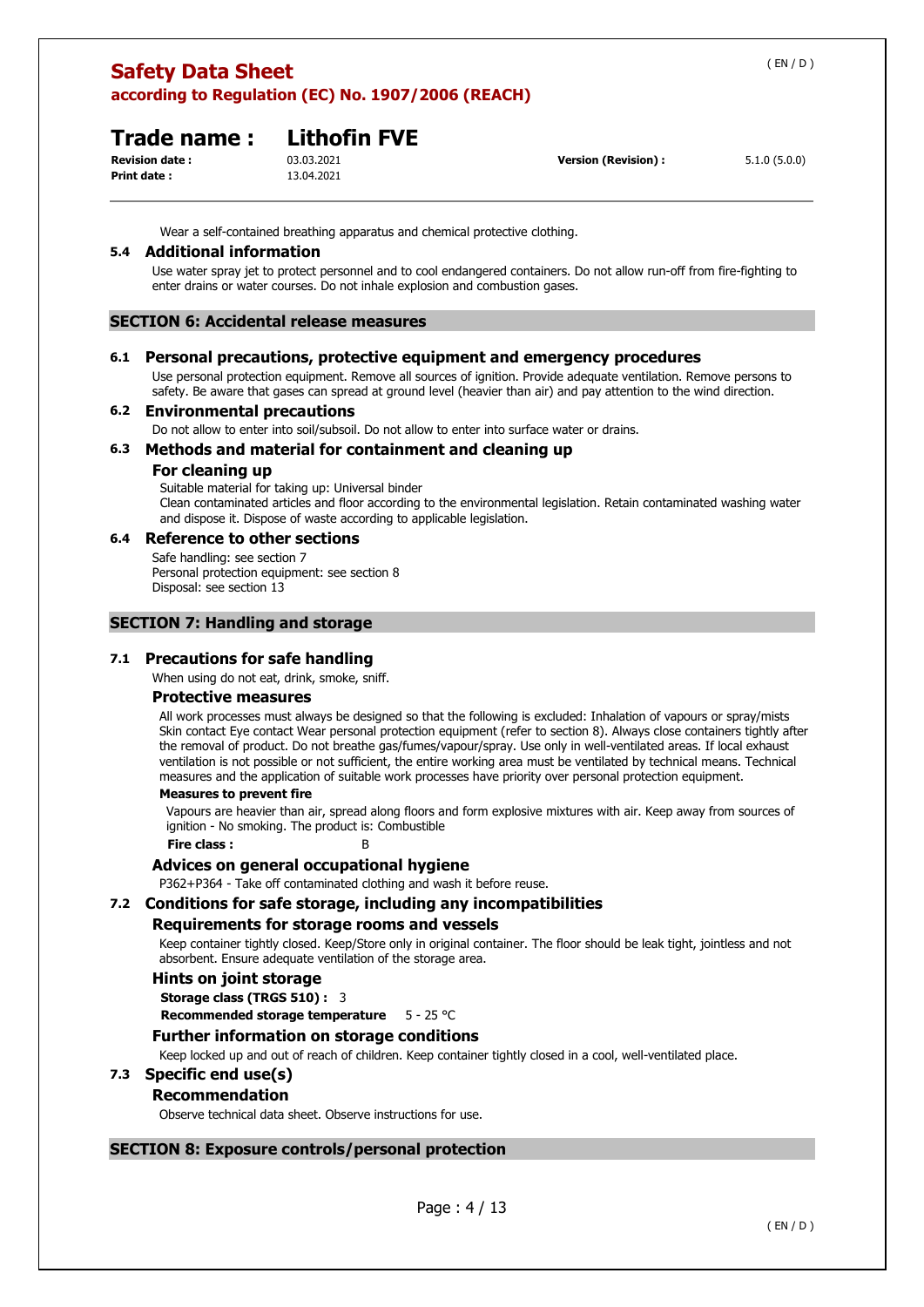|     | <b>Safety Data Sheet</b><br>according to Regulation (EC) No. 1907/2006 (REACH)                                                                                                                                                                                                                                                                          |                          |                                                                                                                                                                                                                                                                                                    |                                                                                                                                                                                                                                                                                                                                                                                                                                               | (EN/D)       |
|-----|---------------------------------------------------------------------------------------------------------------------------------------------------------------------------------------------------------------------------------------------------------------------------------------------------------------------------------------------------------|--------------------------|----------------------------------------------------------------------------------------------------------------------------------------------------------------------------------------------------------------------------------------------------------------------------------------------------|-----------------------------------------------------------------------------------------------------------------------------------------------------------------------------------------------------------------------------------------------------------------------------------------------------------------------------------------------------------------------------------------------------------------------------------------------|--------------|
|     |                                                                                                                                                                                                                                                                                                                                                         |                          |                                                                                                                                                                                                                                                                                                    |                                                                                                                                                                                                                                                                                                                                                                                                                                               |              |
|     | <b>Trade name:</b>                                                                                                                                                                                                                                                                                                                                      |                          | <b>Lithofin FVE</b>                                                                                                                                                                                                                                                                                |                                                                                                                                                                                                                                                                                                                                                                                                                                               |              |
|     | <b>Revision date:</b><br>Print date :                                                                                                                                                                                                                                                                                                                   | 03.03.2021<br>13.04.2021 |                                                                                                                                                                                                                                                                                                    | <b>Version (Revision):</b>                                                                                                                                                                                                                                                                                                                                                                                                                    | 5.1.0(5.0.0) |
| 8.1 | <b>Control parameters</b>                                                                                                                                                                                                                                                                                                                               |                          |                                                                                                                                                                                                                                                                                                    |                                                                                                                                                                                                                                                                                                                                                                                                                                               |              |
|     | <b>Occupational exposure limit values</b>                                                                                                                                                                                                                                                                                                               |                          |                                                                                                                                                                                                                                                                                                    |                                                                                                                                                                                                                                                                                                                                                                                                                                               |              |
|     | Limit value type (country of origin) : TRGS 900 (D)<br>Limit value:<br>Version:                                                                                                                                                                                                                                                                         |                          | 600 mg/m <sup>3</sup>                                                                                                                                                                                                                                                                              | Hydrocarbons, C9-C10, n-alkanes, isoalkanes, cyclics, < 2% aromatics ; CAS No. : (64742-49-0)                                                                                                                                                                                                                                                                                                                                                 |              |
|     | Limit value type (country of origin) : TRGS $900$ (D)<br>Limit value:<br>Version:                                                                                                                                                                                                                                                                       |                          | 600 mg/m <sup>3</sup>                                                                                                                                                                                                                                                                              | Hydrocarbons, C10-C13, n-alkanes, isoalkanes, cyclics, < 2% aromatics ; CAS No.: (64742-48-9)                                                                                                                                                                                                                                                                                                                                                 |              |
|     |                                                                                                                                                                                                                                                                                                                                                         |                          |                                                                                                                                                                                                                                                                                                    |                                                                                                                                                                                                                                                                                                                                                                                                                                               |              |
|     | <b>DNEL-/PNEC-values</b><br><b>DNEL/DMEL</b>                                                                                                                                                                                                                                                                                                            |                          |                                                                                                                                                                                                                                                                                                    |                                                                                                                                                                                                                                                                                                                                                                                                                                               |              |
|     | Limit value type :<br>Exposure route :<br>Exposure frequency:<br>Limit value :<br>Limit value type :<br>Exposure route:<br>Exposure frequency:<br>Limit value :<br>Limit value type :<br>Exposure route:<br>Exposure frequency:<br>Limit value :<br>Limit value type :<br>Exposure route:<br>Exposure frequency:<br>Limit value :<br>Limit value type : |                          | DNEL Consumer (systemic)<br>Dermal<br>Long-term<br>300 mg/kg<br>DNEL Consumer (systemic)<br>Inhalation<br>Long-term<br>900 mg/m <sup>3</sup><br>DNEL Consumer (systemic)<br>Oral<br>Long-term<br>300 mg/kg<br>DNEL worker (systemic)<br>Dermal<br>Long-term<br>300 mg/kg<br>DNEL worker (systemic) | Hydrocarbons, C9-C10, n-alkanes, isoalkanes, cyclics, < 2% aromatics ; CAS No. : (64742-49-0)                                                                                                                                                                                                                                                                                                                                                 |              |
|     | Exposure route:                                                                                                                                                                                                                                                                                                                                         |                          | Inhalation                                                                                                                                                                                                                                                                                         |                                                                                                                                                                                                                                                                                                                                                                                                                                               |              |
|     | Exposure frequency:<br>Limit value :                                                                                                                                                                                                                                                                                                                    |                          | Long-term<br>1500 mg/m <sup>3</sup>                                                                                                                                                                                                                                                                |                                                                                                                                                                                                                                                                                                                                                                                                                                               |              |
| 8.2 | <b>Exposure controls</b>                                                                                                                                                                                                                                                                                                                                |                          |                                                                                                                                                                                                                                                                                                    |                                                                                                                                                                                                                                                                                                                                                                                                                                               |              |
|     | <b>Appropriate engineering controls</b><br>Ensure adequate ventilation of the storage area.                                                                                                                                                                                                                                                             |                          |                                                                                                                                                                                                                                                                                                    | Technical measures and the application of suitable work processes have priority over personal protection equipment.                                                                                                                                                                                                                                                                                                                           |              |
|     | <b>Personal protection equipment</b>                                                                                                                                                                                                                                                                                                                    |                          |                                                                                                                                                                                                                                                                                                    |                                                                                                                                                                                                                                                                                                                                                                                                                                               |              |
|     | <b>Eye/face protection</b><br>Suitable eye protection<br>Eye glasses with side protection goggles                                                                                                                                                                                                                                                       |                          |                                                                                                                                                                                                                                                                                                    |                                                                                                                                                                                                                                                                                                                                                                                                                                               |              |
|     | <b>Required properties</b><br><b>DIN EN 166</b>                                                                                                                                                                                                                                                                                                         |                          |                                                                                                                                                                                                                                                                                                    |                                                                                                                                                                                                                                                                                                                                                                                                                                               |              |
|     | <b>Skin protection</b>                                                                                                                                                                                                                                                                                                                                  |                          |                                                                                                                                                                                                                                                                                                    |                                                                                                                                                                                                                                                                                                                                                                                                                                               |              |
|     | <b>Hand protection</b>                                                                                                                                                                                                                                                                                                                                  |                          |                                                                                                                                                                                                                                                                                                    |                                                                                                                                                                                                                                                                                                                                                                                                                                               |              |
|     | <b>Suitable gloves type:</b> Gloves with long cuffs<br>comparable articles from other companies.                                                                                                                                                                                                                                                        |                          |                                                                                                                                                                                                                                                                                                    | <b>Suitable material</b> : NBR (Nitrile rubber), 0,4mm, >8h; FKM (fluoro rubber), 0,7mm, >8h;<br>Recommended glove articles : Manufacturer KCL GmbH/Eichenzell-Germany; Ansell/Yarra City-Australia Or                                                                                                                                                                                                                                        |              |
|     |                                                                                                                                                                                                                                                                                                                                                         |                          |                                                                                                                                                                                                                                                                                                    | Additional hand protection measures : Check leak tightness/impermeability prior to use.<br><b>Remark</b> : Breakthrough times and swelling properties of the material must be taken into consideration. The quality<br>of the protective gloves resistant to chemicals must be chosen as a function of the specific working place<br>concentration and quantity of hazardous substances. For special purposes, it is recommended to check the |              |

resistance to chemicals of the protective gloves mentioned above together with the supplier of these gloves. Barrier creams are not substitutes for body protection.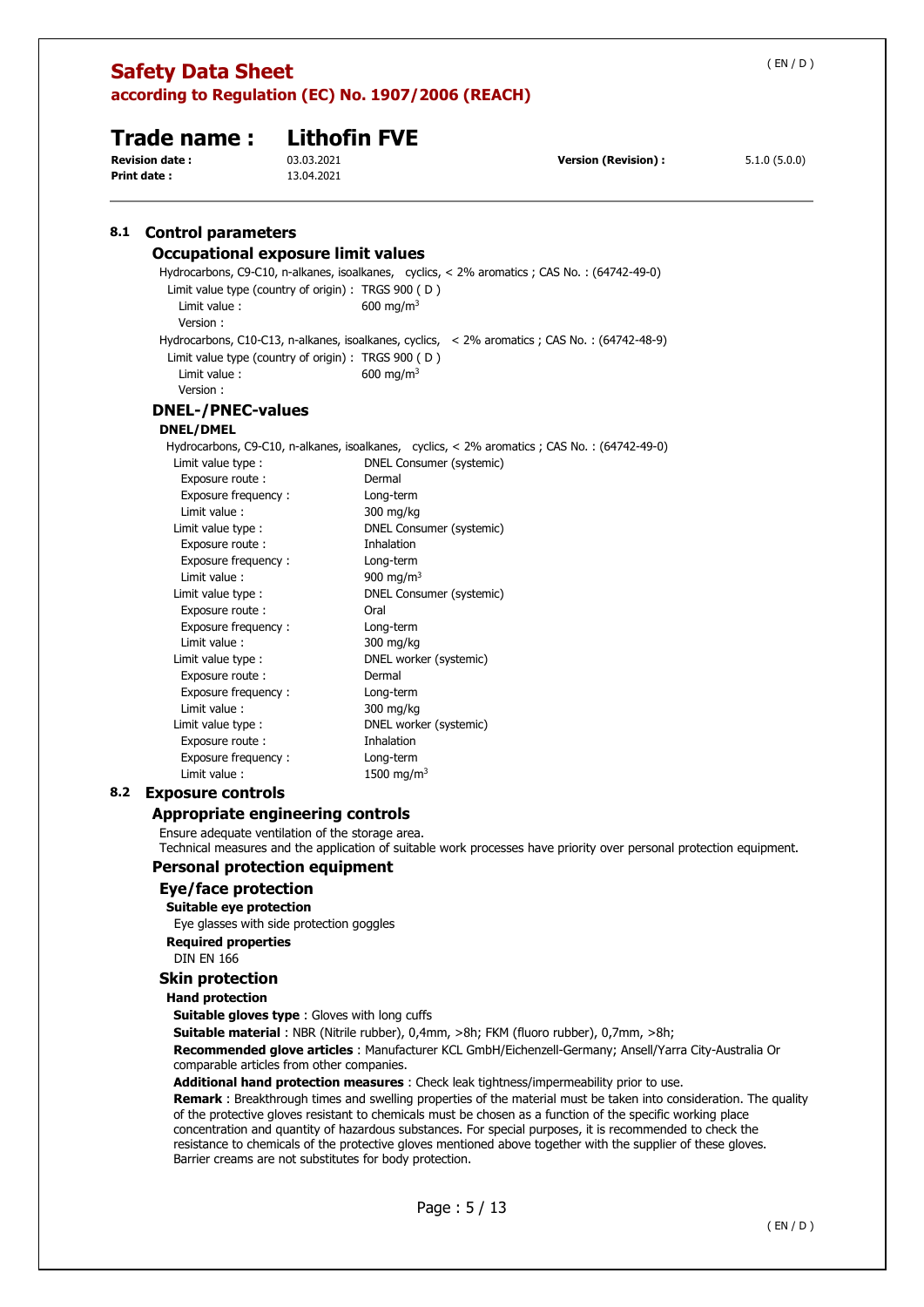**Body protection**  Protective clothing.

# **Trade name : Lithofin FVE**<br>Revision date : 03.03.2021

**Print date :** 13.04.2021

**Revision (Revision) : EXECUTE: Revision**) :  $5.1.0 (5.0.0)$ 

**Suitable protective clothing** : Chemical protection clothing Chemical resistant safety shoes

**Required properties** : antistatic.

Protective clothing. : DIN EN 13034 DIN EN 14605

Chemical resistant safety shoes : DIN EN ISO 20345

**Remark** : Barrier creams are not substitutes for body protection.

# **Respiratory protection**

Usually no personal respirative protection necessary. Respiratory protection necessary at: insufficient ventilation aerosol or mist formation. high concentrations spray application

# **Suitable respiratory protection apparatus**

Combination filtering device (EN 14387) Half-face mask (DIN EN 140) ABEK-P1

#### **Remark**

Use only respiratory protection equipment with CE-symbol including four digit test number. Observe the wear time limits according GefStoffV in combination with the rules for using respiratory protection apparatus (BGR 190).

#### **General information**

Minimum standard for preventive measures while handling with working materials are specified in the TRGS 500. When using do not eat, drink, smoke, sniff. Avoid contact with skin, eyes and clothes. Remove contaminated, saturated clothing immediately. Wash contaminated clothing prior to re-use. Wash hands before breaks and after work. Apply skin care products after work. Do not breathe gas/fumes/vapour/spray.

# **SECTION 9: Physical and chemical properties**

# **9.1 Information on basic physical and chemical properties**

| <b>Appearance:</b>                                       | liquid     |            |                          |                                  |                   |                                              |
|----------------------------------------------------------|------------|------------|--------------------------|----------------------------------|-------------------|----------------------------------------------|
| Colour:                                                  | colourless |            |                          |                                  |                   |                                              |
| Odour:                                                   | solvent    |            |                          |                                  |                   |                                              |
| <b>Safety characteristics</b>                            |            |            |                          |                                  |                   |                                              |
| Melting point/freezing point:                            |            | (1013 hPa) | $\overline{\phantom{a}}$ | $-13$                            | °€                |                                              |
| Initial boiling point and boiling<br>range:              |            | (1013 hPa) | approx.                  | 131                              | °€                |                                              |
| Decomposition temperature :                              |            | (1013 hPa) |                          | not determined                   |                   |                                              |
| Flash point:                                             |            |            | approx.                  | 24                               | $^{\circ}$ C      | closed cup<br>(EN ISO 3679)                  |
| Auto-ignition temperature :                              |            |            |                          | not determined                   |                   |                                              |
| <b>Sustaining combustion</b>                             |            |            |                          | Yes                              |                   | UN Test L2: Sustained<br>combustibility test |
| Lower explosion limit :<br><b>Upper explosion limit:</b> |            |            |                          | not determined<br>not determined |                   |                                              |
| Vapour pressure :                                        |            | (50 °C)    | $\overline{\phantom{a}}$ | 3000                             | hPa               |                                              |
| Density:                                                 |            | (20 °C)    |                          | 0,9                              | q/cm <sup>3</sup> | Pyknometer (DIN EN<br>ISO 2811-1)            |
| <b>Solvent separation test:</b>                          |            | (20 °C)    | $\prec$                  | 3                                | $\frac{0}{0}$     | Test L1: Solvent<br>separation test (UN)     |
| <b>Water solubility</b>                                  |            | (20 °C)    |                          | hydrolysed                       |                   |                                              |
| pH:                                                      |            |            |                          | not applicable                   |                   | <b>DIN 19268</b>                             |
| $log PO/W$ :                                             |            |            |                          | not determined                   |                   | (Mixture)                                    |
| Flow time:                                               |            | (23 °C)    | approx.                  | 14                               | s                 | ISO cup 4 mm<br>(DIN EN ISO 2431)            |
| <b>Odour threshold:</b>                                  |            |            |                          | not determined                   |                   |                                              |
| <b>Vapourisation rate:</b>                               |            |            |                          | not determined                   |                   |                                              |
| <b>VOC content-EC</b>                                    |            |            |                          | 41                               | Wt %              | $\ast$                                       |
| <b>VOC content-EC</b>                                    |            |            |                          | 372                              | q/l               | $\ast$                                       |
| <b>VOC-France</b>                                        |            |            |                          | $A+$                             |                   | Décret no 2011-321 du<br>23 mars 2011        |

(\* VOC-EC = "Volatile organic compound (VOC)" means any organic compound having an initial boiling point less than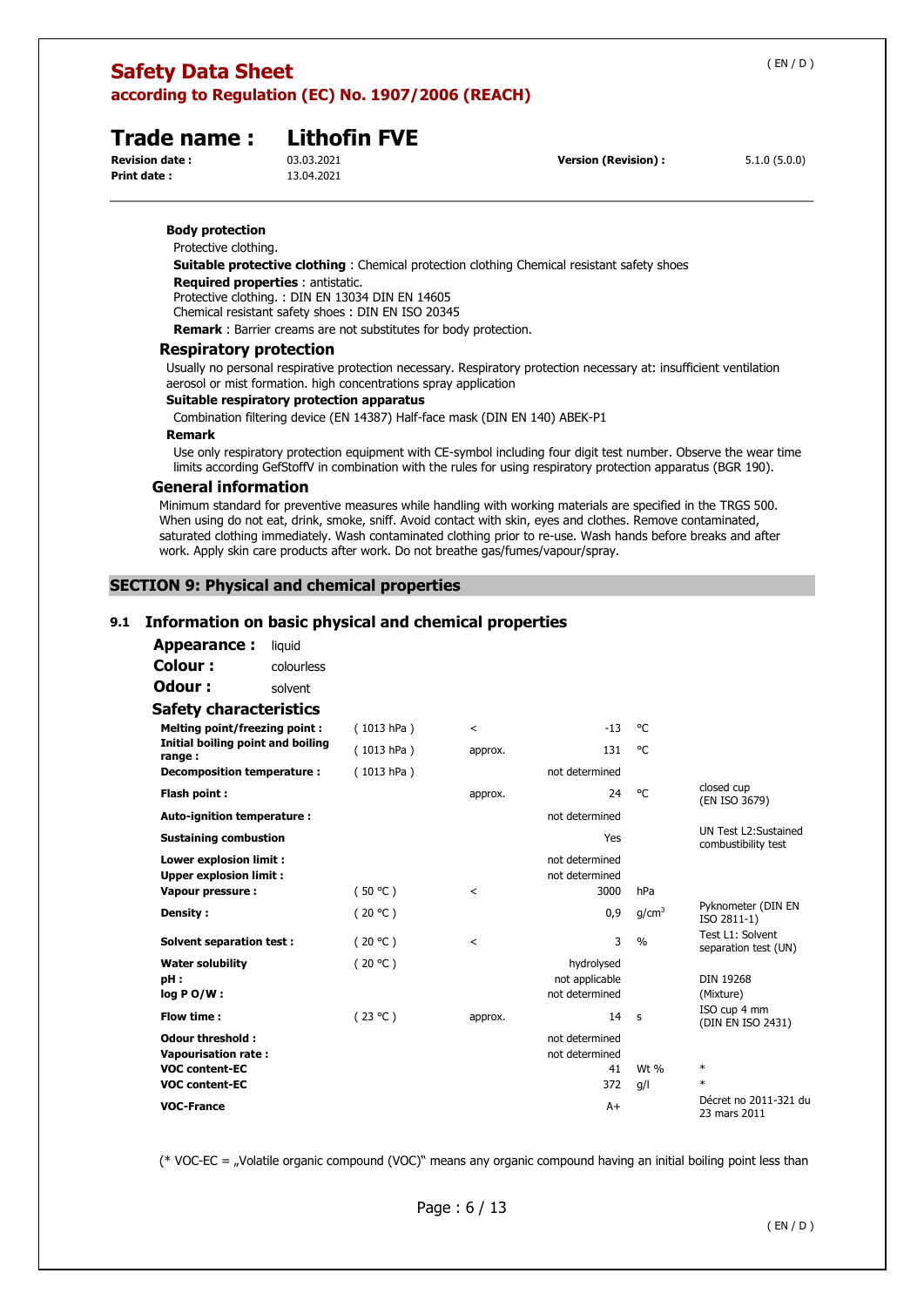|     | <b>Safety Data Sheet</b><br>according to Regulation (EC) No. 1907/2006 (REACH)                                                                                    |                                                                                                                                                                                 |                                                                                                |              |  |
|-----|-------------------------------------------------------------------------------------------------------------------------------------------------------------------|---------------------------------------------------------------------------------------------------------------------------------------------------------------------------------|------------------------------------------------------------------------------------------------|--------------|--|
|     | Trade name:<br><b>Revision date:</b><br><b>Print date:</b>                                                                                                        | <b>Lithofin FVE</b><br>03.03.2021<br>13.04.2021                                                                                                                                 | <b>Version (Revision):</b>                                                                     | 5.1.0(5.0.0) |  |
| 9.2 | <b>Other information</b><br>Data apply to the main component:<br>Lower explosion limit (Vol-%): 0,8<br>Upper explosion limit (Vol-%): 6,0<br>log P O/W: 4,0 - 5,7 | or equal to 250 °C measured at a standard pressure of 101,3 kPa; VOC-value in $q/L$ )<br>Hydrocarbons, C9-C10, n-alkanes, isoalkanes, cyclics, < 2% aromatics (CAS: 64742-49-0) |                                                                                                |              |  |
|     | <b>SECTION 10: Stability and reactivity</b>                                                                                                                       |                                                                                                                                                                                 |                                                                                                |              |  |
|     | 10.1 Reactivity<br>10.2 Chemical stability                                                                                                                        | No specific test data related to reactivity available for this product or its ingredients.                                                                                      | The product is chemically stable under recommended conditions of storage, use and temperature. |              |  |
|     |                                                                                                                                                                   | 10.3 Possibility of hazardous reactions<br>No hazardous reaction when handled and stored according to provisions.                                                               |                                                                                                |              |  |
|     | 10.4 Conditions to avoid<br>10.5 Incompatible materials                                                                                                           | Stable under recommended storage and handling conditions.                                                                                                                       |                                                                                                |              |  |
|     | No data available                                                                                                                                                 |                                                                                                                                                                                 |                                                                                                |              |  |
|     |                                                                                                                                                                   | 10.6 Hazardous decomposition products<br>Does not decompose when used for intended uses.                                                                                        |                                                                                                |              |  |
|     |                                                                                                                                                                   | <b>SECTION 11: Toxicological information</b>                                                                                                                                    |                                                                                                |              |  |
|     |                                                                                                                                                                   |                                                                                                                                                                                 | 11.1 Information on hazard classes as defined in Regulation (EC) No 1272/2008                  |              |  |
|     | <b>Acute toxicity</b><br><b>Acute oral toxicity</b>                                                                                                               | Based on available data, the classification criteria are not met.                                                                                                               |                                                                                                |              |  |
|     | Parameter:                                                                                                                                                        |                                                                                                                                                                                 | LD50 (Hydrocarbons, C9-C10, n-alkanes, isoalkanes, cyclics, < 2% aromatics ; CAS               |              |  |

| י טוטוויגנט ו         | LDJ0 (Tryurocarbons, CJ CI0, it alivancs, isoalivancs, Cyclics, N Z 70 aromatics , CAJ<br>No.: (64742-49-0))                                                                             |
|-----------------------|------------------------------------------------------------------------------------------------------------------------------------------------------------------------------------------|
| Exposure route:       | Oral                                                                                                                                                                                     |
| Species :             | Rat                                                                                                                                                                                      |
| Effective dose:       | $> 5000$ mg/kg                                                                                                                                                                           |
| Parameter:            | LD50 (Hydrocarbons, C10-C13, n-alkanes, isoalkanes, cyclics, $\leq$ 2% aromatics; CAS<br>No.: (64742-48-9))                                                                              |
| Exposure route:       | Oral                                                                                                                                                                                     |
| Effective dose:       | $> 5000$ mg/kg                                                                                                                                                                           |
| Parameter:            | LD50 (Siloxanes and Silicones, di-Me, hydroxy-terminated, reaction products with<br>trimethoxymethylsilane and N-3-(trimethoxysilyl)propyl-1,2-ethanediamine ; CAS No.<br>$:69430-37-1)$ |
| Exposure route:       | Oral                                                                                                                                                                                     |
| Species :             | Rat                                                                                                                                                                                      |
| Effective dose:       | $>$ 2000 mg/kg                                                                                                                                                                           |
| Acute dermal toxicity |                                                                                                                                                                                          |
| Parameter:            | LD50 (Hydrocarbons, C9-C10, n-alkanes, isoalkanes, cyclics, < 2% aromatics ; CAS<br>No.: (64742-49-0))                                                                                   |
| Exposure route:       | Dermal                                                                                                                                                                                   |
| Species :             | Rabbit                                                                                                                                                                                   |
| Effective dose:       | $> 5000$ mg/kg                                                                                                                                                                           |
| Parameter:            | LD50 (Hydrocarbons, C10-C13, n-alkanes, isoalkanes, cyclics, $\leq$ 2% aromatics; CAS<br>No.: (64742-48-9))                                                                              |
| Exposure route:       | Dermal                                                                                                                                                                                   |
| Effective dose:       | > 5000 mg/kg                                                                                                                                                                             |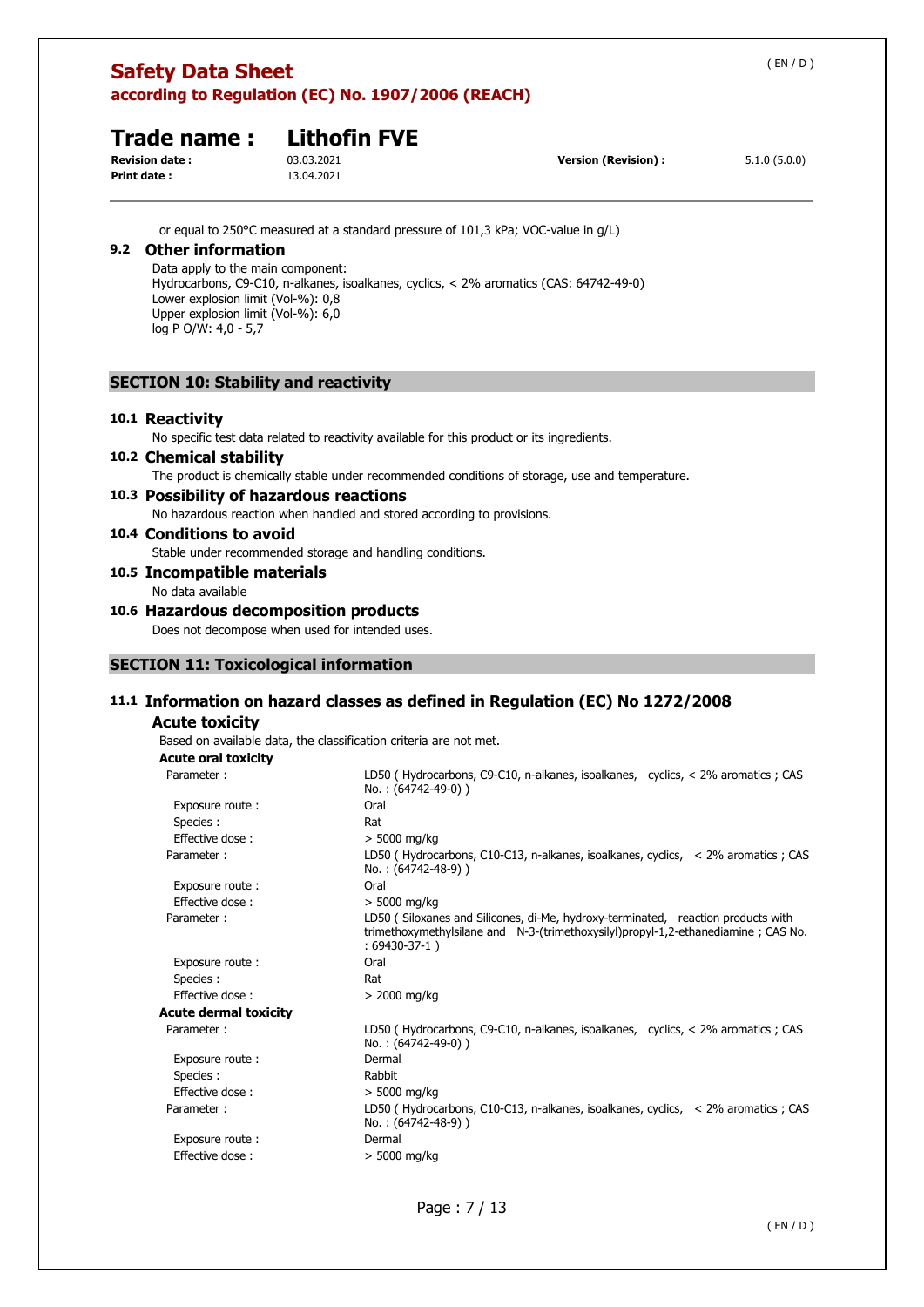| <b>Print date:</b>           | 13.04.2021                                                        |                                                                                                         |  |  |  |
|------------------------------|-------------------------------------------------------------------|---------------------------------------------------------------------------------------------------------|--|--|--|
|                              |                                                                   | Specific effects (Longterm animal experiment)                                                           |  |  |  |
|                              | There are no data available on the preparation/mixture itself.    |                                                                                                         |  |  |  |
| <b>Corrosion</b>             |                                                                   |                                                                                                         |  |  |  |
|                              | <b>Skin corrosion/irritation</b>                                  |                                                                                                         |  |  |  |
|                              |                                                                   | Based on available data, the classification criteria are not met.                                       |  |  |  |
|                              | Serious eye damage/eye irritation                                 |                                                                                                         |  |  |  |
|                              | Causes serious eye damage.                                        |                                                                                                         |  |  |  |
|                              | Assessment/classification                                         |                                                                                                         |  |  |  |
|                              | Repeated exposure may cause skin dryness or cracking.             |                                                                                                         |  |  |  |
|                              | <b>Respiratory or skin sensitisation</b>                          |                                                                                                         |  |  |  |
|                              | Based on available data, the classification criteria are not met. |                                                                                                         |  |  |  |
|                              | Repeated dose toxicity (subacute, subchronic, chronic)            |                                                                                                         |  |  |  |
|                              | There are no data available on the preparation/mixture itself.    |                                                                                                         |  |  |  |
|                              |                                                                   | <b>CMR effects (carcinogenicity, mutagenicity and toxicity for reproduction)</b>                        |  |  |  |
| Carcinogenicity              |                                                                   |                                                                                                         |  |  |  |
|                              |                                                                   | Based on available data, the classification criteria are not met.                                       |  |  |  |
|                              | Germ cell mutagenicity                                            |                                                                                                         |  |  |  |
|                              |                                                                   | Based on available data, the classification criteria are not met.                                       |  |  |  |
| <b>Reproductive toxicity</b> |                                                                   |                                                                                                         |  |  |  |
|                              |                                                                   | Based on available data, the classification criteria are not met.                                       |  |  |  |
|                              | <b>STOT-single exposure</b>                                       |                                                                                                         |  |  |  |
|                              | May cause drowsiness or dizziness.                                |                                                                                                         |  |  |  |
|                              | <b>STOT-repeated exposure</b>                                     |                                                                                                         |  |  |  |
|                              |                                                                   | Based on available data, the classification criteria are not met.                                       |  |  |  |
|                              |                                                                   |                                                                                                         |  |  |  |
| <b>Aspiration hazard</b>     |                                                                   |                                                                                                         |  |  |  |
|                              | May be fatal if swallowed and enters airways.                     |                                                                                                         |  |  |  |
|                              | 11.2 Information on other hazards                                 |                                                                                                         |  |  |  |
| No information available.    |                                                                   |                                                                                                         |  |  |  |
|                              | <b>SECTION 12: Ecological information</b>                         |                                                                                                         |  |  |  |
|                              |                                                                   |                                                                                                         |  |  |  |
| 12.1 Toxicity                |                                                                   |                                                                                                         |  |  |  |
| <b>Aquatic toxicity</b>      |                                                                   |                                                                                                         |  |  |  |
|                              | Harmful to aquatic life with long lasting effects.                |                                                                                                         |  |  |  |
|                              | Chronic (long-term) fish toxicity                                 |                                                                                                         |  |  |  |
| Parameter:                   |                                                                   | NOEC (Hydrocarbons, C9-C10, n-alkanes, isoalkanes, cyclics, < 2% aromatics ; CAS<br>No.: (64742-49-0))  |  |  |  |
| Species :                    |                                                                   | Fish                                                                                                    |  |  |  |
| Effective dose:              |                                                                   | $> 0,1 - 1$ mg/l                                                                                        |  |  |  |
| Parameter:                   |                                                                   | NOEC (Hydrocarbons, C10-C13, n-alkanes, isoalkanes, cyclics, < 2% aromatics ; CAS<br>No.: (64742-48-9)) |  |  |  |
| Species :                    |                                                                   | Fish                                                                                                    |  |  |  |
| Effective dose:              |                                                                   | $> 0,1 - 1$ mg/l                                                                                        |  |  |  |
|                              | Chronic (long-term) toxicity to crustacea                         |                                                                                                         |  |  |  |
| Parameter:                   |                                                                   | NOEC (Hydrocarbons, C9-C10, n-alkanes, isoalkanes, cyclics, < 2% aromatics ; CAS<br>No.: (64742-49-0))  |  |  |  |
| Species :                    |                                                                   | Daphnia                                                                                                 |  |  |  |
| Effective dose:              |                                                                   | $> 0.1 - 1$ mg/l                                                                                        |  |  |  |
| Parameter:                   |                                                                   | NOEC (Hydrocarbons, C10-C13, n-alkanes, isoalkanes, cyclics, < 2% aromatics ; CAS<br>No.: (64742-48-9)) |  |  |  |
| Species :                    |                                                                   | Daphnia                                                                                                 |  |  |  |
| Effective dose:              |                                                                   | $> 0.1 - 1$ mg/l                                                                                        |  |  |  |
|                              |                                                                   | Acute (short-term) toxicity to aquatic algae and cyanobacteria                                          |  |  |  |
| Parameter:                   |                                                                   | EC50 (Hydrocarbons, C9-C10, n-alkanes, isoalkanes, cyclics, < 2% aromatics; CAS                         |  |  |  |

# **Trade name : Lithofin FVE**<br>Revision date : 03.03.2021

**Version (Revision) :** 5.1.0 (5.0.0)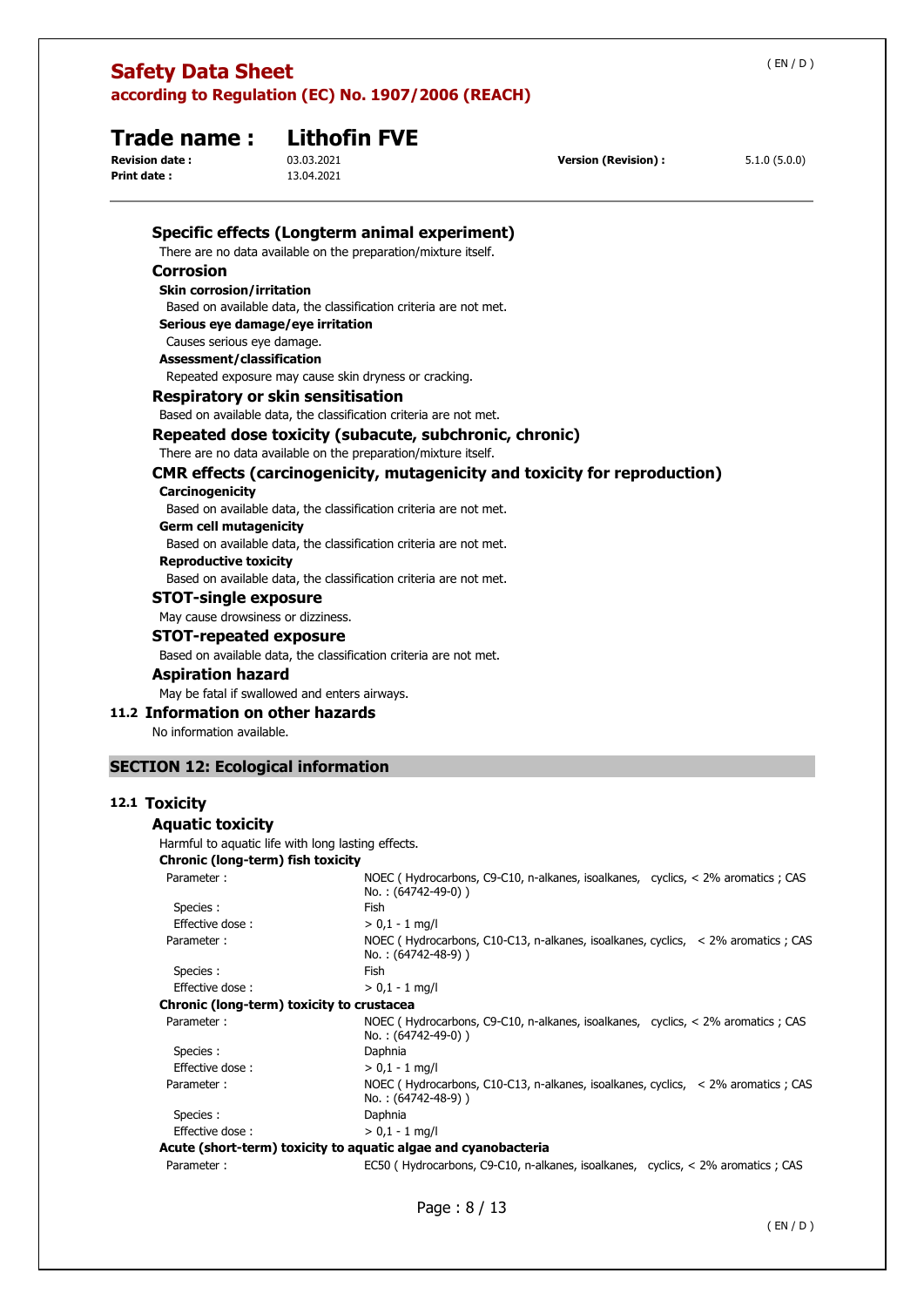# **Trade name : Lithofin FVE**

**Print date :** 13.04.2021

**Revision date :** 03.03.2021 **Version (Revision) :** 5.1.0 (5.0.0)

|                                                                | No.: (64742-49-0))                                                                                     |
|----------------------------------------------------------------|--------------------------------------------------------------------------------------------------------|
| Species :                                                      | Daphnia                                                                                                |
| Effective dose:                                                | $> 10 - 100$ mg/l                                                                                      |
| Parameter:                                                     | EC50 (Hydrocarbons, C10-C13, n-alkanes, isoalkanes, cyclics, < 2% aromatics; CAS<br>No.: (64742-48-9)) |
| Species:                                                       | Daphnia                                                                                                |
| Effective dose:                                                | $>100$ mg/l                                                                                            |
| Sewage treatment plant                                         |                                                                                                        |
| Observe local regulations concerning effluent treatment.       |                                                                                                        |
| 12.2 Persistence and degradability                             |                                                                                                        |
| There are no data available on the preparation/mixture itself. |                                                                                                        |
| <b>Biodegradation</b>                                          |                                                                                                        |
| There are no data available on the preparation/mixture itself. |                                                                                                        |
| 12.3 Bioaccumulative potential                                 |                                                                                                        |
| There are no data available on the preparation/mixture itself. |                                                                                                        |
| 12.4 Mobility in soil                                          |                                                                                                        |
| There are no data available on the preparation/mixture itself. |                                                                                                        |
| 12.5 Results of PBT and vPvB assessment                        |                                                                                                        |
|                                                                | The substances in the mixture do not meet the PBT/vPvB criteria according to REACH, annex XIII.        |
| 12.6 Endocrine disrupting properties                           |                                                                                                        |
| No information available.                                      |                                                                                                        |
| 12.7 Other adverse effects                                     |                                                                                                        |
|                                                                |                                                                                                        |
| There are no data available on the preparation/mixture itself. |                                                                                                        |
| 12.8 Additional ecotoxicological information                   |                                                                                                        |
| <b>Additional information</b>                                  |                                                                                                        |
| The product has not been tested.                               |                                                                                                        |
|                                                                |                                                                                                        |
| <b>SECTION 13: Disposal considerations</b>                     |                                                                                                        |

# **13.1 Waste treatment methods**

Dispose of waste according to applicable legislation. Waste disposal according to directive 2008/98/EC, covering waste and dangerous waste.

# **Directive 2008/98/EC (Waste Framework Directive)**

#### **Before intended use**

#### **Waste codes/waste designations according to EWC/AVV**

Waste code (EWC/AVV) : 07 01 04\* (other organic solvents, washing liquids and mother liquors)

# **After intended use**

Do not allow to enter into surface water or drains. Non-contaminated packages may be recycled. Packing which cannot be properly cleaned must be disposed of. Delivery to an approved waste disposal company.

#### **Disposal operations**

Contaminated packages must be completely emptied and can be re-used following proper cleaning. Packing which cannot be properly cleaned must be disposed of.

#### **Waste codes/waste designations according to EWC/AVV**

# Waste code packaging: 15 01 10\*

#### **13.2 Additional information**

These codes are assigned based upon the most common uses for this material and may not reflect contaminants resulting from actual use.

# **SECTION 14: Transport information**

# **14.1 UN number**

UN 1993

# **14.2 UN proper shipping name**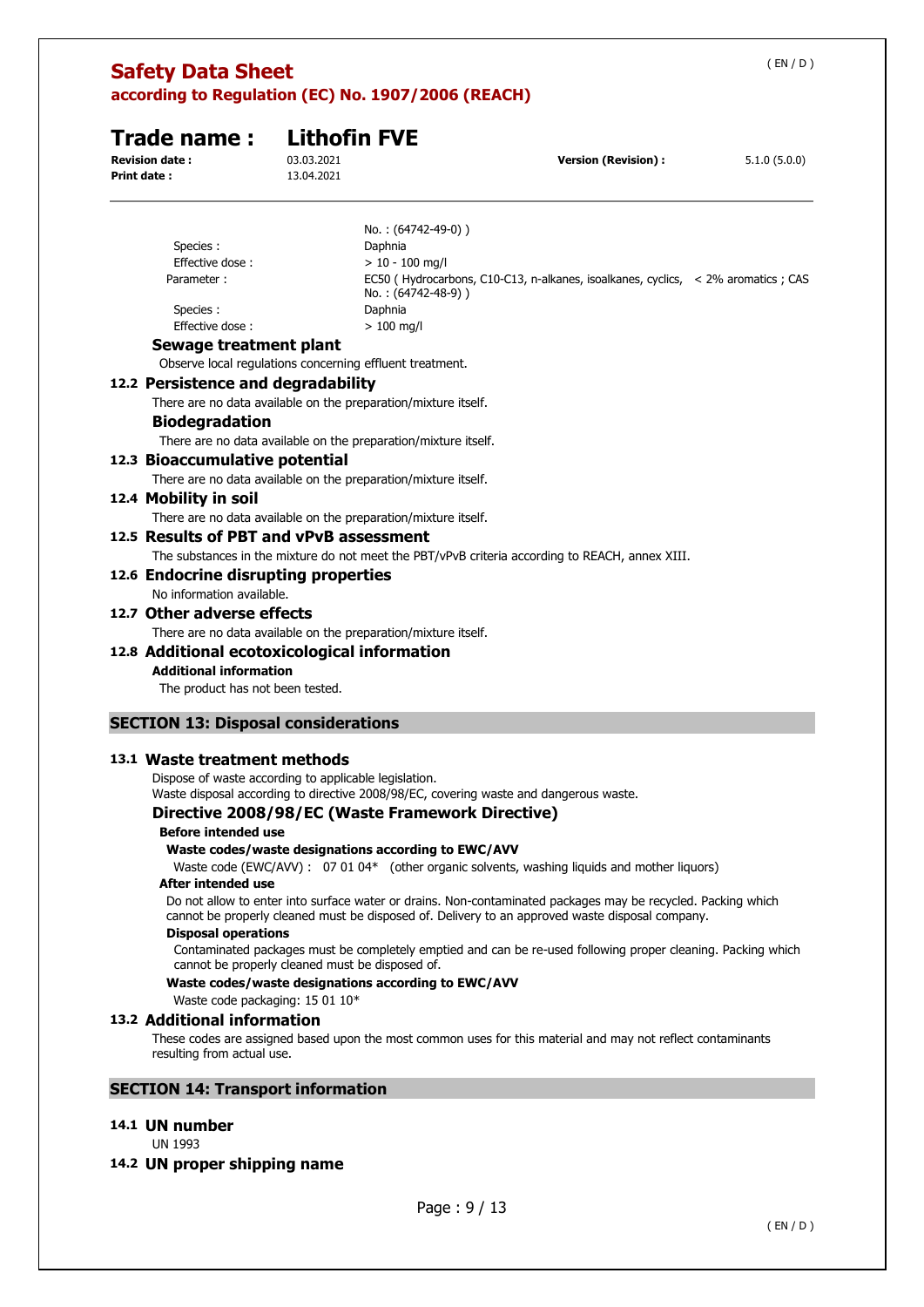| <b>Safety Data Sheet</b><br>according to Regulation (EC) No. 1907/2006 (REACH)                                                                                                                                                                                                                                                                                                                                                                |                                                 |                                                                                                                                                            |                            |              |
|-----------------------------------------------------------------------------------------------------------------------------------------------------------------------------------------------------------------------------------------------------------------------------------------------------------------------------------------------------------------------------------------------------------------------------------------------|-------------------------------------------------|------------------------------------------------------------------------------------------------------------------------------------------------------------|----------------------------|--------------|
| Trade name:<br><b>Revision date:</b><br><b>Print date:</b>                                                                                                                                                                                                                                                                                                                                                                                    | <b>Lithofin FVE</b><br>03.03.2021<br>13.04.2021 |                                                                                                                                                            | <b>Version (Revision):</b> | 5.1.0(5.0.0) |
| Land transport (ADR/RID)<br>Sea transport (IMDG)<br>Air transport (ICAO-TI / IATA-DGR)                                                                                                                                                                                                                                                                                                                                                        |                                                 | FLAMMABLE LIQUID, N.O.S. (TURPENTINE SUBSTITUTE)<br>FLAMMABLE LIQUID, N.O.S. (TURPENTINE SUBSTITUTE)<br>FLAMMABLE LIQUID, N.O.S. ( TURPENTINE SUBSTITUTE ) |                            |              |
| 14.3 Transport hazard class(es)<br>Land transport (ADR/RID)<br>Class(es):<br><b>Classification code:</b><br><b>Hazard identification number (Kemler</b><br>No.) :<br><b>Tunnel restriction code:</b><br><b>Special provisions:</b><br>Hazard label(s) :<br>Sea transport (IMDG)<br>Class(es):<br>EmS-No.:<br><b>Special provisions:</b><br>Hazard label(s):<br>Air transport (ICAO-TI / IATA-DGR)<br>Class(es):<br><b>Special provisions:</b> |                                                 | 3<br>F <sub>1</sub><br>30<br>D/E<br>$640E \cdot LQ 5I \cdot E1$<br>3<br>3<br>$F-E / S-E$<br>$LQ$ 5   $\cdot$ E 1<br>3<br>3<br>$E_1$                        |                            |              |
| Hazard label(s):<br>14.4 Packing group                                                                                                                                                                                                                                                                                                                                                                                                        |                                                 | 3                                                                                                                                                          |                            |              |
| Ш<br>14.5 Environmental hazards<br>Land transport (ADR/RID) : No<br>Sea transport (IMDG) : No<br>Air transport (ICAO-TI / IATA-DGR) : No                                                                                                                                                                                                                                                                                                      |                                                 |                                                                                                                                                            |                            |              |
| 14.6 Special precautions for user<br>None                                                                                                                                                                                                                                                                                                                                                                                                     |                                                 |                                                                                                                                                            |                            |              |
| Not required.                                                                                                                                                                                                                                                                                                                                                                                                                                 |                                                 | 14.7 Maritime transport in bulk according to IMO instruments                                                                                               |                            |              |
| <b>SECTION 15: Regulatory information</b>                                                                                                                                                                                                                                                                                                                                                                                                     |                                                 |                                                                                                                                                            |                            |              |

# 15.1 Safety, health and environmental regulations/legislation specific for the substance or **mixture**

#### **EU legislation**

REGULATION (EC) No 1907/2006 OF THE EUROPEAN PARLIAMENT AND OF THE COUNCIL concerning the Registration, Evaluation, Authorisation and Restriction of Chemicals (REACH) REGULATION (EC) No 1272/2008 OF THE EUROPEAN PARLIAMENT AND OF THE COUNCIL on classification, labelling and packaging of substances and mixtures (clp) DIRECTIVE 2008/98/EC OF THE EUROPEAN PARLIAMENT AND OF THE COUNCIL on waste (2000/532/EC) EN 2:1992 (DIN EN 2:2005-01) **Authorisations and/or restrictions on use Restrictions on use**  Use restriction according to REACH annex XVII, no. : 3 **Restrictions of occupation**  Observe restrictions to employment for juvenils according to the 'juvenile work protection guideline' (94/33/EC).

# Observe employment restrictions under the Maternity Protection Directive (92/85/EEC) for expectant or nursing mothers.

#### **Other regulations (EU)**

Directive 98/24/EC of 7 April 1998 on the protection of the health and safety of workers from the risks related to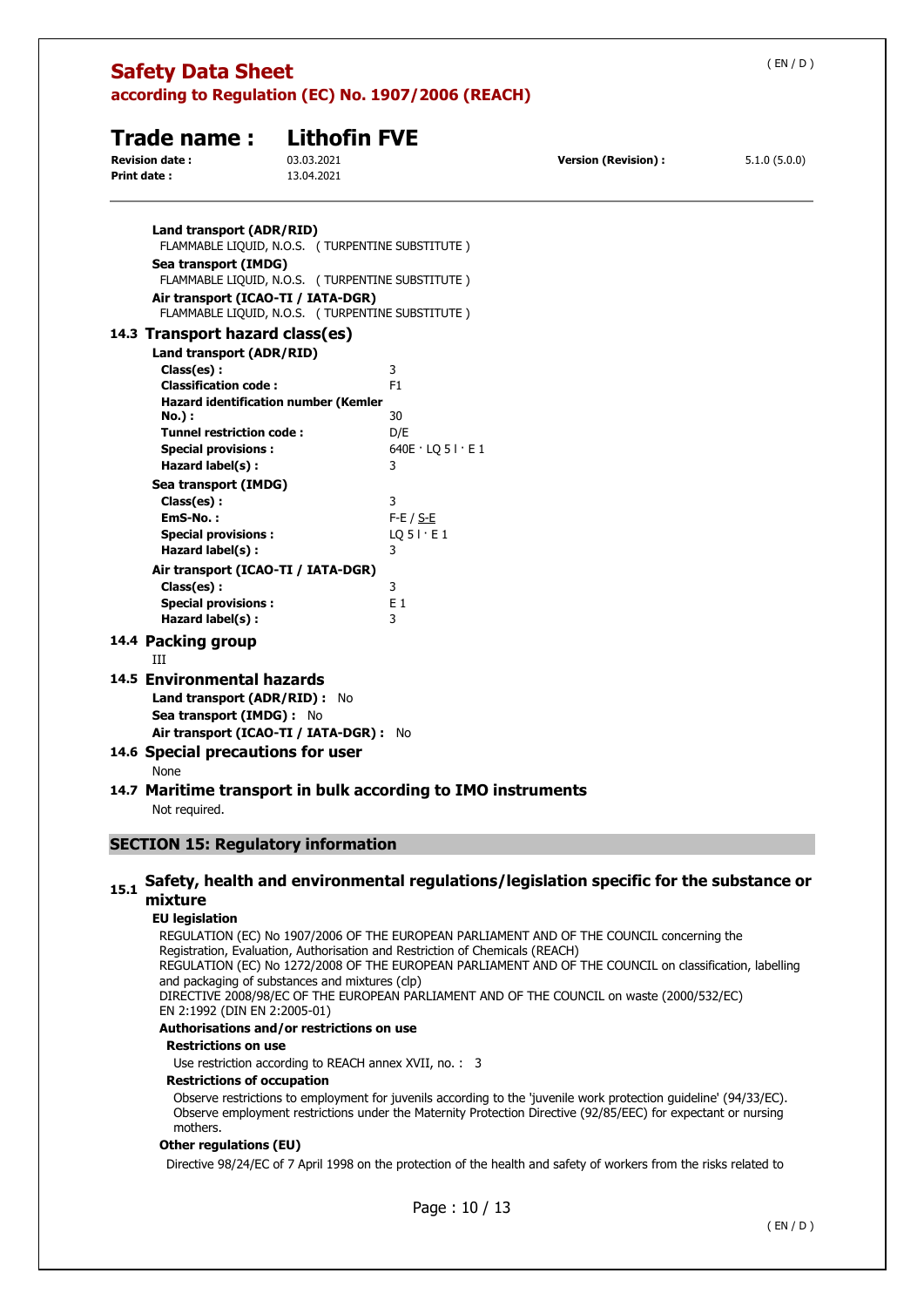| <b>Trade name:</b><br><b>Revision date:</b><br><b>Print date:</b> | <b>Lithofin FVE</b><br>03.03.2021<br>13.04.2021                                                                   | <b>Version (Revision):</b>                                                                                                                                                                                                                                                                                  | 5.1.0(5.0.0) |
|-------------------------------------------------------------------|-------------------------------------------------------------------------------------------------------------------|-------------------------------------------------------------------------------------------------------------------------------------------------------------------------------------------------------------------------------------------------------------------------------------------------------------|--------------|
| explosives precursors: Not listed.                                | import of hazardous chemicals [PIC-Regulation]: Not listed.                                                       | chemical agents at work. (Directive 2000/39/EC, Directive 2006/15/EC, Directive 2009/161/EC)<br>REGULATION (EU) No 649/2012 OF THE EUROPEAN PARLIAMENT AND OF THE COUNCIL concerning the export and<br>REGULATION (EU) No 98/2013 OF THE EUROPEAN PARLIAMENT AND OF THE COUNCIL on the marketing and use of |              |
|                                                                   |                                                                                                                   | Regulation (EC) No. 1005/2009 on substances that lead to the depletion of the ozone layer                                                                                                                                                                                                                   |              |
| Not listed.                                                       |                                                                                                                   |                                                                                                                                                                                                                                                                                                             |              |
|                                                                   | Contains the following substances that deplete the ozone layer: -<br>Regulation (EC) No 850/2004 [POP-Regulation] |                                                                                                                                                                                                                                                                                                             |              |
| Not listed.                                                       | Name of the persistent organic pollutant (POP): -                                                                 |                                                                                                                                                                                                                                                                                                             |              |
| <b>National regulations</b>                                       |                                                                                                                   |                                                                                                                                                                                                                                                                                                             |              |
|                                                                   | Observe in addition any national regulations!                                                                     |                                                                                                                                                                                                                                                                                                             |              |
| Germany:                                                          |                                                                                                                   |                                                                                                                                                                                                                                                                                                             |              |
|                                                                   | TRGS 400 (Risk assessment for activities involving hazardous substances)                                          |                                                                                                                                                                                                                                                                                                             |              |
| TRGS 500 (Protective measures)                                    | TRGS 510 (Storage of hazardous substances in non-stationary containers)                                           |                                                                                                                                                                                                                                                                                                             |              |
|                                                                   | TRGS 555 (Working instruction and information for workers)                                                        |                                                                                                                                                                                                                                                                                                             |              |
|                                                                   | <b>Technische Anleitung Luft (TA-Luft)</b>                                                                        |                                                                                                                                                                                                                                                                                                             |              |
|                                                                   | Weight fraction (Number 5.2.5. I) : $< 5$ %                                                                       |                                                                                                                                                                                                                                                                                                             |              |
| Water hazard class (WGK)                                          |                                                                                                                   |                                                                                                                                                                                                                                                                                                             |              |
|                                                                   | Classification according to AwSV - Class: 2 (Obviously hazardous to water)                                        |                                                                                                                                                                                                                                                                                                             |              |
|                                                                   | Other regulations, restrictions and prohibition regulations                                                       |                                                                                                                                                                                                                                                                                                             |              |
| <b>Switzerland</b>                                                |                                                                                                                   |                                                                                                                                                                                                                                                                                                             |              |
| <b>VOCV-Regulation</b>                                            |                                                                                                                   |                                                                                                                                                                                                                                                                                                             |              |
|                                                                   | Maximum VOC content (Switzerland) : 40,1 Wt % according to VOCV                                                   |                                                                                                                                                                                                                                                                                                             |              |
| <b>Austria</b>                                                    |                                                                                                                   |                                                                                                                                                                                                                                                                                                             |              |
| VbF-Class: AII                                                    | <b>Regulation on Flammable Liquids - VbF</b>                                                                      |                                                                                                                                                                                                                                                                                                             |              |

# **15.2 Chemical safety assessment**

For this substance/mixture a chemical safety assessment has not been carried out.

# **15.3 Additional information**

# **SECTION 16: Other information**

# **16.1 Indication of changes**

02. Label elements · 07. Hints on joint storage - Storage class · 15. Water hazard class (WGK)

# **16.2 Abbreviations and acronyms**

| ABC-Pulver  | Extinguishing powder for fire class A, B and C                                      |
|-------------|-------------------------------------------------------------------------------------|
| ABEK-P1     | combination filter                                                                  |
| adr.        | European Agreement concerning the International Carriage of Dangerous Goods by Road |
| AVV         | Abfallverzeichnis-Verordnung (Waste Regulation)                                     |
| AWSV        | Ordinance on facilities for the handling of substances hazardous to water           |
| BGR         | BG rules and regulations                                                            |
| ca.         | circa                                                                               |
| CAS         | <b>Chemical Abstracts Service</b>                                                   |
| CLP         | classification, labelling and packaging                                             |
| CMR         | Carcinogen, mutagen or toxic for reproduction                                       |
| DIN         | German Institute for Standardization                                                |
| dnel        | Derived No-Effect Level                                                             |
|             | EAK/EWC/EAC/CWR/CER European Waste Catalogue                                        |
| EC50 / CE50 | <b>Effective Concentration 50%</b>                                                  |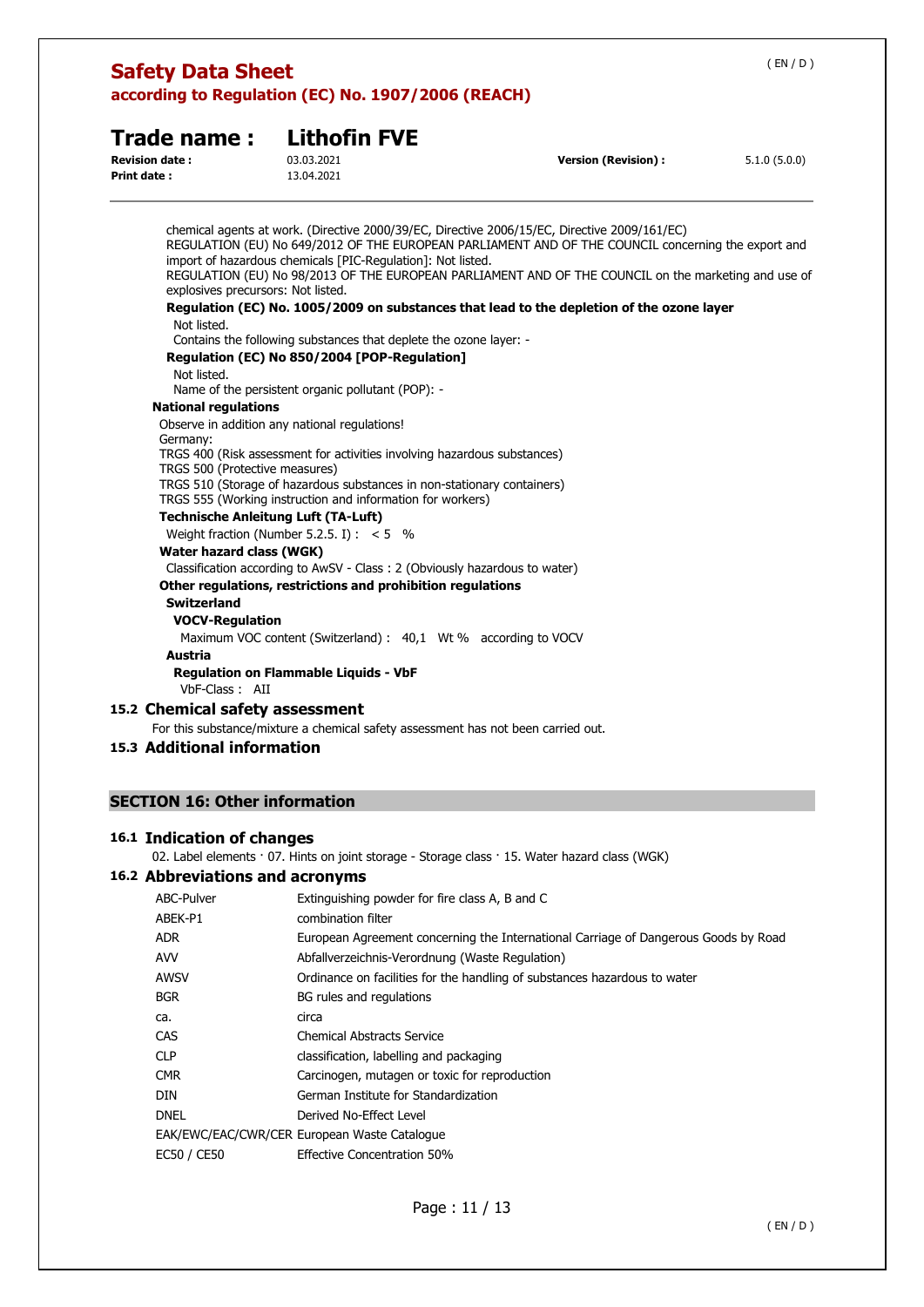|--|--|--|--|--|

# **Trade name : Lithofin FVE**

**Print date :** 13.04.2021

**Revision date :** 03.03.2021 **Version (Revision) :** 5.1.0 (5.0.0)

| EG / EC / CE    | European Community                                                                                     |
|-----------------|--------------------------------------------------------------------------------------------------------|
| ΕN              | European Standard                                                                                      |
| <b>EUH</b>      | supplemental hazard statement of the european union                                                    |
| GefStoffV       | Gefahrstoffverordnung (Hazardous Substances Ordinance)                                                 |
| GHS / SGH       | Globally Harmonised System                                                                             |
| H-Sätze         | hazard statements                                                                                      |
| <b>IATA-DGR</b> | International Air Transport Association-Dangerous Goods Regulations                                    |
| IBC-Code        | International Code for the Construction and Equipment of Ships carrying Dangerous<br>Chemicals in Bulk |
| ICAO-TI         | International Civil Aviation Organization-Technical Instructions                                       |
| IMDG-Code       | International Maritime Dangerous Goods Code                                                            |
| ISO             | International Organization for Standardization                                                         |
| LC50 / CL50     | Lethal Concentration 50%                                                                               |
| LD50 / DL50     | Lethal Dose 50%                                                                                        |
| log P O/W       | Partition coefficient n-octanol/water                                                                  |
| <b>MARPOL</b>   | International Convention for the Prevention of Pollution from Ships (marine pollution)                 |
| NOAEL (DSET)    | No observed adverse effect level                                                                       |
| NOEC (CSEO)     | No observed effect concentration                                                                       |
| Nr.             | Number                                                                                                 |
| <b>OECD</b>     | Organisation for Economic Co-operation and Development                                                 |
| <b>PBT</b>      | persistent, bioaccumulative and toxic                                                                  |
| рH              | Potentia hydrogenii                                                                                    |
| PIC             | prior informed consent                                                                                 |
| <b>PNEC</b>     | Predicted No-Effect Concentration                                                                      |
| <b>POP</b>      | Persistent organic pollutants                                                                          |
| P-Sätze         | precautionary statements                                                                               |
| <b>REACH</b>    | Registration, Evaluation, Authorisation and Restriction of Chemicals                                   |
| RID             | International Carriage of Dangerous Goods by Rail                                                      |
| STEL / LECT     | short-term exposure limit                                                                              |
| <b>TRGS</b>     | Technische Regeln für Gefahrstoffe (Technical Rules for Hazardous Substances)                          |
| TWA / MPT       | time-weighted average                                                                                  |
| UN/ONU          | <b>United Nations</b>                                                                                  |
| VOC/COV/VOS/LZO | Volatile Organic Compound                                                                              |
| <b>VOCV</b>     | Ordinance on the Incentive Tax on Volatile Organic Compounds (SR 814.018)                              |
| vPvB            | very persistent and very bioaccumulative                                                               |
| <b>WGK</b>      | Wassergefährdungsklasse (Water hazard class)                                                           |

For abbreviations and acronyms, see table at http://abbrev.esdscom.eu. For abbreviations and acronyms, see: ECHA Guidance on information requirements and chemical safety assessment, chapter R.20 (Table of terms and abbreviations).

# **16.3 Key literature references and sources for data**

REGULATION (EC) No 1272/2008 OF THE EUROPEAN PARLIAMENT AND OF THE COUNCIL ECHA: Registered substances (https://echa.europa.eu/information-on-chemicals/registered-substances) REACH Article 59: Candidate List of substances of very high concern for Authorisation (https://echa.europa.eu/candidate-list-table)

# **16.4 Classification for mixtures and used evaluation method according to regulation (EC) No 1272/2008 [CLP]**

Hazard statements for physical hazards : On basis of test data. Hazard statements for health hazards : Calculation method. Hazard statements for environmental hazards : Calculation method.